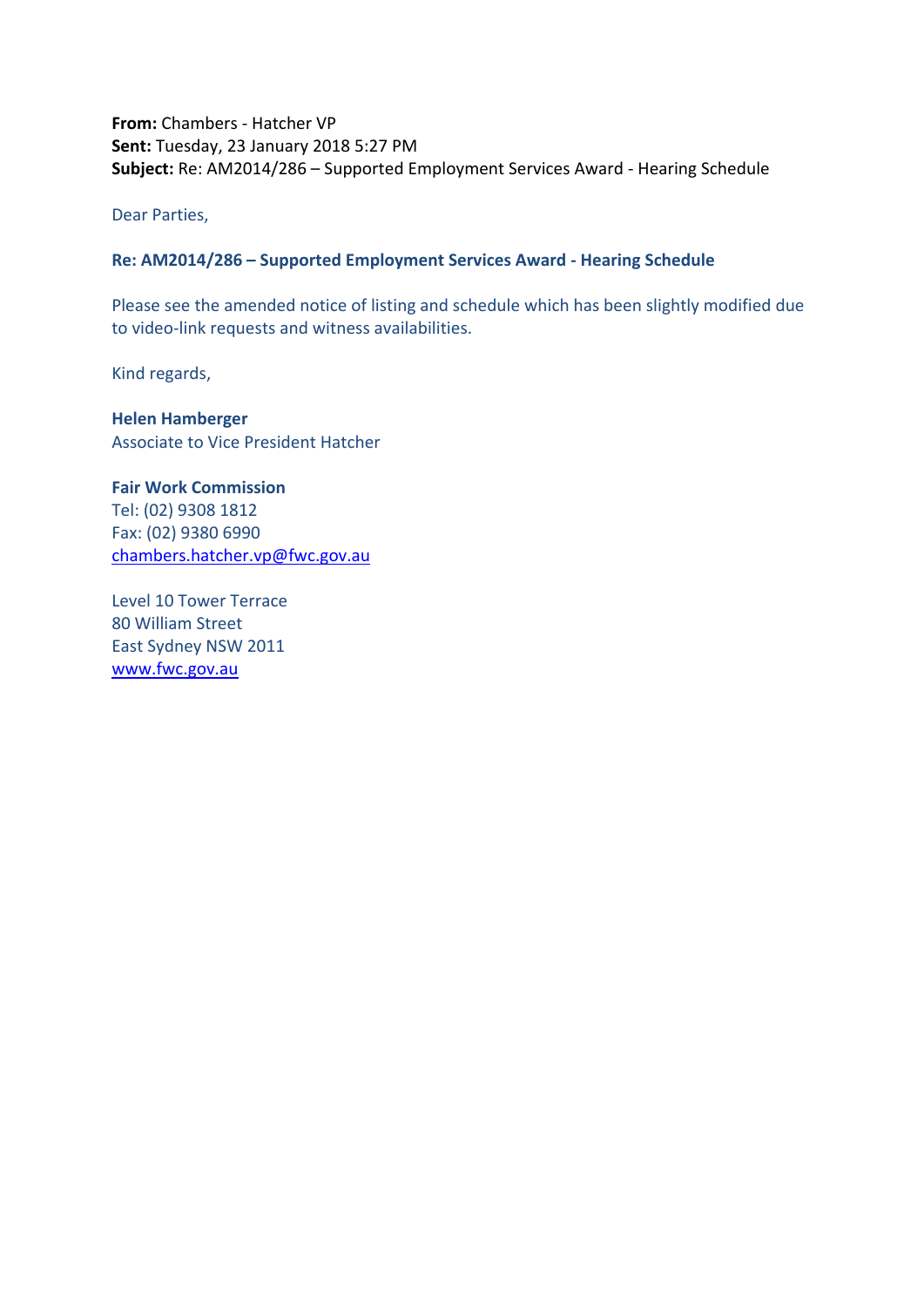## **AM2014/286 Supported Employment Services Award Hearing Schedule**

|                                                    | <b>Day</b>                 | Program                | <b>Detail</b>                                                                                                                                                                                                                                                                                                                                                                                    |  |  |
|----------------------------------------------------|----------------------------|------------------------|--------------------------------------------------------------------------------------------------------------------------------------------------------------------------------------------------------------------------------------------------------------------------------------------------------------------------------------------------------------------------------------------------|--|--|
|                                                    |                            |                        | Week 1                                                                                                                                                                                                                                                                                                                                                                                           |  |  |
|                                                    | Monday 5<br>February 2018  | Opening<br>submissions | Proposed order:<br>The AED and those parties who support the AED's substantive proposal to vary the Award to provide for<br>only one wage assessment tool (Supported Wage System);<br>Any parties who do not support the AED's proposed variation to provide for only one wage assessment<br>$\bullet$<br>tool (Supported Wages System) and who propose to retain various wage assessment tools; |  |  |
|                                                    |                            |                        | ABI, NSWBC, and those parties who support their proposal on the Work Value Classification Structure;<br>$\bullet$<br>Any parties who do not support the ABI, NSWBC proposal on the Work Value Classification Structure;<br>$\bullet$                                                                                                                                                             |  |  |
|                                                    |                            |                        | United Voice and those parties who support it on its superannuation proposal;<br>$\bullet$                                                                                                                                                                                                                                                                                                       |  |  |
|                                                    |                            |                        | Any parties who do not support United Voice on its superannuation proposal;<br>$\bullet$                                                                                                                                                                                                                                                                                                         |  |  |
|                                                    |                            |                        | Our Voice and those parties who support it on its Rights at Work proposal;<br>$\bullet$                                                                                                                                                                                                                                                                                                          |  |  |
|                                                    |                            |                        | Any parties who do not support Our Voice on its Rights at Work proposal;<br>$\bullet$<br>Any parties who have proposed and are pressing variations to the Award not referred to above; and<br>$\bullet$                                                                                                                                                                                          |  |  |
|                                                    |                            |                        | Any parties who oppose variations to the Award referred to immediately above.<br>$\bullet$                                                                                                                                                                                                                                                                                                       |  |  |
| S<br>Y<br>${\bf D}$<br>${\bf N}$<br>${\bf E}$<br>Y | Tuesday 6<br>February 2018 | Site<br>inspections    | Inspection at Endeavour Foundation, 59-65 Kurrajong Road,<br>Morning<br>Mt Druitt NSW<br>(time<br>TBC)                                                                                                                                                                                                                                                                                           |  |  |
|                                                    |                            |                        | Inspection at Disability Services Australia, 247 King St,<br>Afternoon<br><b>Mascot NSW</b><br>(time)<br>TBC)                                                                                                                                                                                                                                                                                    |  |  |
|                                                    |                            |                        | Attendant will escort vehicles to parking bays and to reception<br>for sign in and quick induction (Note: The site will be in full                                                                                                                                                                                                                                                               |  |  |
|                                                    |                            |                        | production between 1330 and 1500)                                                                                                                                                                                                                                                                                                                                                                |  |  |
|                                                    |                            |                        | Heath Dickens and/or Darrell O'Loughlin to guide the inspection                                                                                                                                                                                                                                                                                                                                  |  |  |
|                                                    |                            |                        | 04:00PM<br>Any party who wishes to object to evidence proposed to be called by any other<br>party file a notice identifying their objections and the basis for those objections                                                                                                                                                                                                                  |  |  |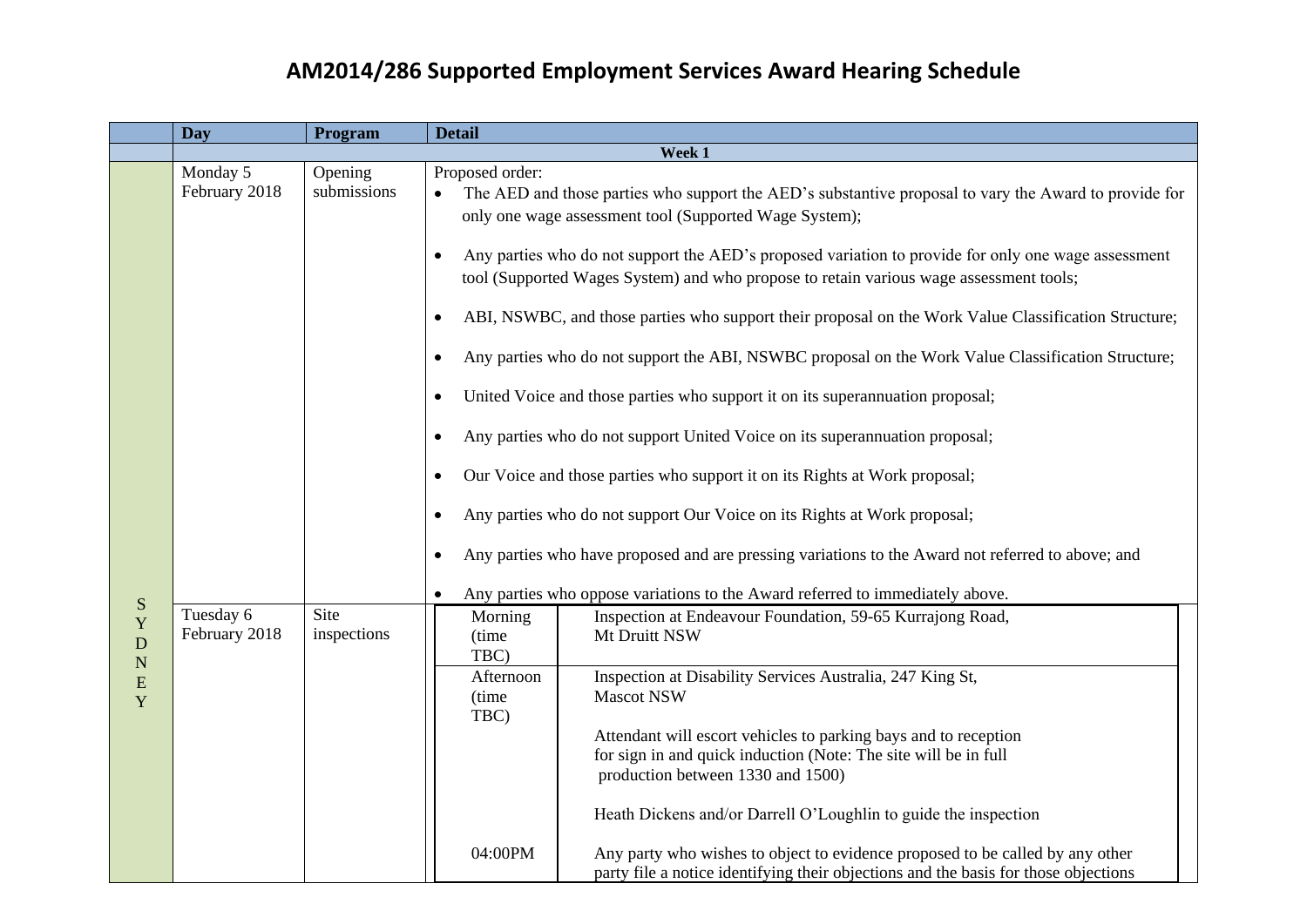## **AM2014/286 Supported Employment Services Award Hearing Schedule**

| Wednesday 7<br>February 2018 | Site<br>inspections              | 09:45AM                              | Arrival at Greenacres Disability Services (GDS),<br>2/4 Ralph Black Drive North Wollongong                                   |  |
|------------------------------|----------------------------------|--------------------------------------|------------------------------------------------------------------------------------------------------------------------------|--|
|                              |                                  |                                      | Attendant will escort vehicles to parking bays and to<br>reception for sign in and quick induction                           |  |
|                              |                                  |                                      | Coffee available on arrival                                                                                                  |  |
|                              |                                  | 10:00AM<br>to                        | Inspection at GDS                                                                                                            |  |
|                              |                                  | 11:30AM                              | Chris Christodoulou, John Harvey and Mark Wynen to<br>guide groups                                                           |  |
|                              |                                  | 11:30AM<br>to<br>11:50AM             | Travel to Greenacres "Brewing up a Storm" Cafe, located<br>at SES State Headquarters 93 to 99 Burelli St Wollongong          |  |
|                              |                                  | 11:50AM                              | Inspection at Greenacres "Brewing up a Storm" Cafe                                                                           |  |
|                              |                                  | to<br>12:40PM                        | Greenacres will provide light lunch, as inspection is best<br>observed whilst employees are carrying out their normal duties |  |
|                              |                                  | 12:40PM                              | Travel to Flagstaff Group 254 Nolan St Unanderra                                                                             |  |
|                              |                                  | to $1:00PM$                          | Attendant to escort vehicles to parking bays                                                                                 |  |
|                              |                                  | 1:00PM-<br>2:30PM                    | Induction, followed by inspection at Flagstaff Group                                                                         |  |
|                              |                                  |                                      | Roy Rogers, Steve Burgess and Karen Burdet to guide<br>groups (subject to numbers)                                           |  |
| Thursday 8                   | Witness                          | $\bullet$                            | Leigh Svendsen (AED Legal Centre)                                                                                            |  |
| February 2018                | $evidence -$                     | Robert MacFarlane (AED Legal Centre) |                                                                                                                              |  |
|                              | <b>AED</b> Legal                 | $\bullet$                            | Chris Christodoulou (ABI and NSWBC)                                                                                          |  |
|                              | Centre and                       |                                      |                                                                                                                              |  |
|                              | those parties                    |                                      |                                                                                                                              |  |
|                              | that support<br><b>AED</b> Legal |                                      |                                                                                                                              |  |